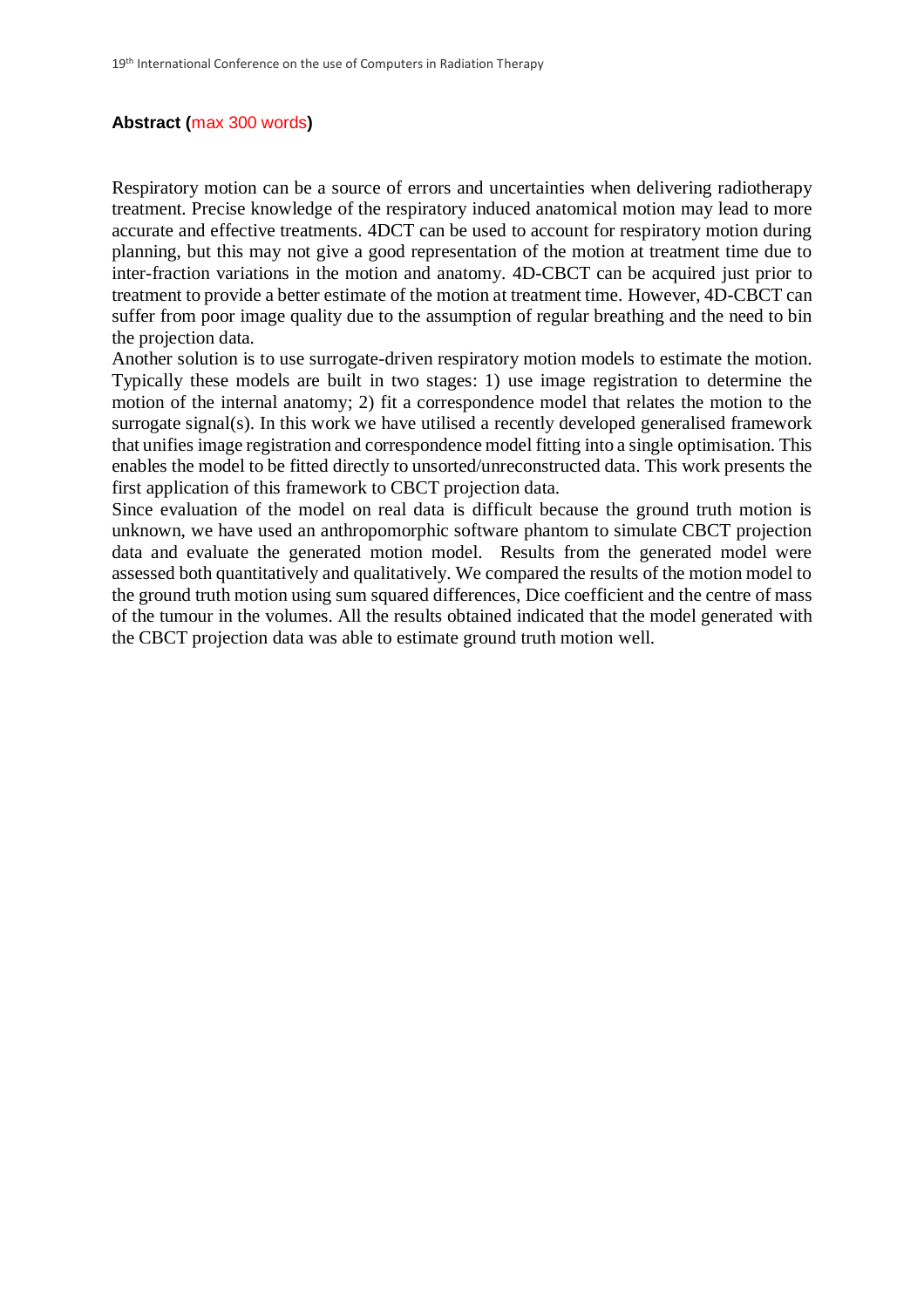# Respiratory motion model derived from CBCT projection data

Akintonde. A.<sup>†1,2</sup>, Thielemans. K.<sup>2</sup>, Sharma. R. A.<sup>3</sup>, Mouches. P.<sup>4</sup>, Mory. C.<sup>4</sup>, Rit. S.<sup>4</sup>, McClelland.  $\overline{IR^1}$ 

*<sup>1</sup> Centre for Medical Image Computing, UCL, UK.*

*2 Institute of Nuclear Medicine, UCL, UK.*

*<sup>3</sup> UCL Cancer Institute, NIHR University College London Hospitals Biomedical Research Centre, UK 4 Université Claude Bernard Lyon 1, UJM-Saint Etienne, Centre Léon Bérard, CNRS, Inserm, CREATIS, LYON, France.*

## **Introduction**

Respiratory induced organ motion is one of the primary sources of tumour localisation uncertainty, which can cause error and uncertainty during radiotherapy.  $4DCT$  can be used to measure motion such that it can be taken into account during planning, but the magnitude and pattern of breathing can vary from day to day, thus 4DCT may not give a good representation of the motion at the time of treatment. 4DCBCT can be used to monitor motion just prior to treatment delivery, but this requires a longer acquisition (compared to 3DCBCT) and hence more dose to the patient. In addition, 4DCBCT can suffer from poor image quality, and therefore may not give a good representation of the true motion and its variability.

Patient specific motion models can potentially provide accurate estimates of the respiratory motion, including modelling breath to breath variability. McClelland et al. [1] proposed a framework unifying Deformable Image Registration (DIR) and motion modelling. This framework can fit a motion model directly to 'unsorted' dynamic data, e.g. multi-slice data (from CT or MR) or projection data (from CBCT). Previously published results demonstrated good performance for CT and MR slice data. Here we apply this approach for the first time to CBCT projection data.

It is very difficult to evaluate the motion model accuracy using real patient data as the true motion is unknown. Therefore, we have used an anthropomorphic software phantom (XCAT)[2] to simulate CBCT projection data and evaluate the method as a proof-of-concept.

## **Materials & Methods**

The XCAT anthropomorphic software phantom was used to generate the data for this study. The motion of the XCAT was driven by real respiratory signal measured from a patient, and hence included both intra- and inter-cycle variations. A full 3D volume (with CT like intensity values) of the thoracic region, including a 1.5 cm diameter spherical "tumour" in the right lung, was generated for each time point corresponding to each CBCT projection. 683 CBCT projections were simulated over 60s, corresponding to a real 3D CBCT acquisition. RTK [3] was used for the forward projections (and was also used for the forward and back-projections required to fit the motion model below). The voxel size in the 3D volumes was  $1.76 \times 1.76 \times 2$  mm<sup>3</sup>, and the pixel size in the CBCT projections was  $2.3 \times 2.3$  $mm<sup>2</sup>$ .

The unified framework of McClelland et al.[1] directly optimizes the motion model parameters on the unsorted dynamic image data, in this case the CBCT projections. In the approach used here, the model deforms an existing 'reference-state' volume, so that projections simulated from the deformed volumes best match the input projection data. In a clinical setting, this reference-state volume could be one of the 4DCT volumes used for planning. Here it was the 3D XCAT volume corresponding to endexhalation. The motion model relates the deformation of the reference-state volume to the current value and gradient of a respiratory surrogate signal, which enables both intra- and inter-cycle variation to be modelled. A B-spline transformation model was used for the deformations. The surrogate signal was generated from the input projections using a method based on principal component analysis proposed by Akintonde et al.[4]. The fitting procedure minimised the Sum of Square Differences (SSD) between the model generated projections and input projections.

To evaluate the results the fitted model was used to deform the reference-state volume to estimate the full 3D volume at the time of each CBCT projection. These were visually compared to the ground-truth (GT) 3D XCAT volumes. To quantitatively assess the results, the Centre Of Mass (COM) of the tumour